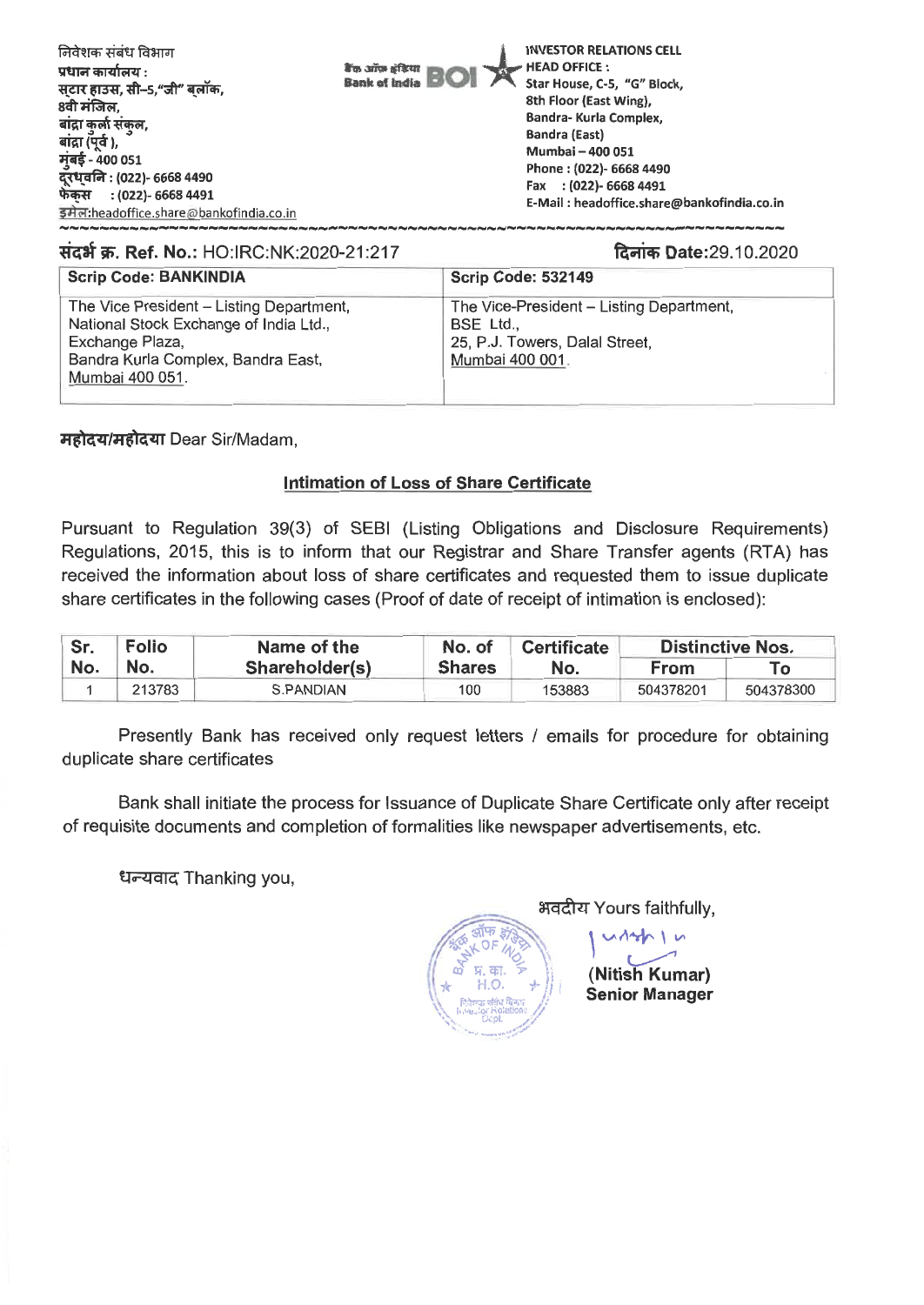[External] Duplicate Share Intimations Received On : 20201028

X DELETE ← REPLY **<< REPLY ALL → FORWARD** \*\*\*



bssduplicate@bigshareonline.com Wed 28/10/2020 11:46

Mark as unread

 $\mathbf{d} = \mathbf{b}$ 

To: Rajeev Bhatia; Investor Relations Department;

Cc: vijay©bigshareonline.com; jibu@bigshareonline.com; bhagwan@bigshareonline.com; Bssduplicate@Bigshareonline.Com <bssduplicate@bigshareonline.com>;

l 1 attachment

5198\$2.pcif

Caution: This email originated from a source outside Bank of India.

### Dear Sir/Ma'arn,

Please be informed that in terms of the provisions of the SEBI (LODR) Regulations, 2015, the Company is required to submit information regarding loss of share certificates and issue of duplicate certificates, to the stock exchange within two days of its getting information. Further, the said intimation has to be filed only through the mode of NEAPS filing for NSE and on listing.bseindia.com for BSE and not via hard copy submission.

Accordingly, we are sharing herewith the receipt of the following request for loss of share certificate of the Company by shareholders, to enable you to comply with the said regulatory requirement within the timelines prescribed.

| Client Name                                                      | Cert. No   Dist. No From   Dist. NO. To   Folio No.   Quantity |  | Name          |
|------------------------------------------------------------------|----------------------------------------------------------------|--|---------------|
| BANK OF INDIA - EQUITY   153883   504378201   504378300   213783 |                                                                |  | 100 S.PANDIAN |

Should you have any queries in respect of the aforesaid instruction kindly revert back.

Regards,

Bigshare Services Pvt. Ltd.

 $\frac{1}{2} \frac{1}{2} \frac{1}{2} \frac{1}{2} \frac{1}{2} \frac{1}{2} \frac{1}{2} \frac{1}{2} \frac{1}{2} \frac{1}{2} \frac{1}{2} \frac{1}{2} \frac{1}{2} \frac{1}{2} \frac{1}{2} \frac{1}{2} \frac{1}{2} \frac{1}{2} \frac{1}{2} \frac{1}{2} \frac{1}{2} \frac{1}{2} \frac{1}{2} \frac{1}{2} \frac{1}{2} \frac{1}{2} \frac{1}{2} \frac{1}{2} \frac{1}{2} \frac{1}{2} \frac{1}{2} \frac{$ Alert:External Mail! Exercise caution while opening URL/attachment.